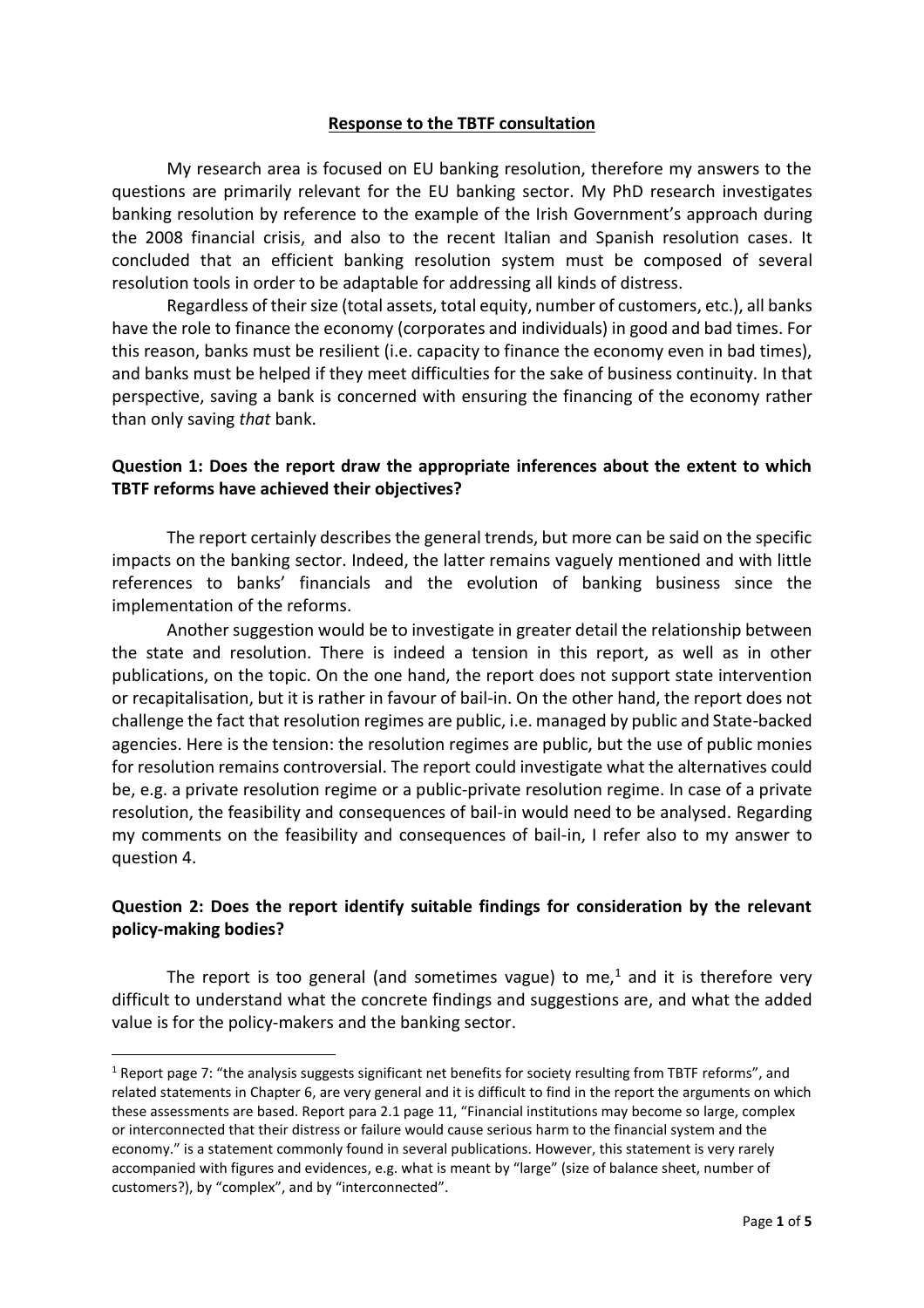A first suggestion would be to narrow down the scope of research. It is rather adventurous to gather in a single report such a number of countries, because their banking landscapes and economies are much different. If the report must involve all these countries as they are FSB member jurisdictions, then a split per region would be desirable. When it comes to the EU, the report could enhance its investigation of the EU banking sector - see my answer to question 3.

A second suggestion is to be more concrete for the findings and the recommendations by using examples/cases and financial figures. Such an improvement would also demonstrate a better understanding of the banking sector and its functioning.

### **Question 3: Are the analytical approaches used to evaluate the effects of the TBTF reforms appropriate? Are there other approaches to consider?**

More space should be allocated to the description of banking sector based on banking/financial sector's publications. <sup>2</sup> Answering the following questions would help in concretely describing the analysed banking sector: what are the banks' activities and what is their revenue split? What are their key financials? What are the external ratings? Are the banks profitable and why? Who are the shareholders (name and percentage of shares)? Who are the main clients?

As of now, the report seems to be based on economic statistics. This makes the report difficult to read and this could unfortunately give the impression of a poor understanding of the banking industry – which is certainly not a good reflection of the reality. More investigation and data would be needed on the banking and financial sectors in order to assess the impact of regulation (e.g. evolution of profitability) and the potential impact of resolution (e.g. impacts on shareholders and clients). Additionally, a better use of data would strengthen the statements made in the report, and it would probably call for a re-assessment of some statements.

The main issue for an external reader is the lack of clarity around the sources and the methodology in use.<sup>3</sup> Concrete indications must be clearly given, such as which banks are part of the panel? On which basis were these banks selected? It is also advisable to classify banks per size (tier-1, tier-2, etc), to refer to league tables, and to clearly refer to their financials.<sup>4</sup> This classification would help to understand better, and more accurately, the importance of banks per sectors, and it would certainly help to calibrate which banks are important. Indeed, the classification "systemically important" or "too big to fail" has the pitfall to lead to an overestimation of some banks' importance.

Even a rapid search on banks' websites evidences that banks disclose a lot of information on themselves and on the banking sector generally (e.g. annual reports, press releases, research papers). The FSB report does not show references to this information,

 $2$  Report Annex E, as of now, the sources seem to be secondary sources that have a macroeconomic approach. I find it problematic that statements on the banking/financial sectors are not based on an analysis of publications from these sectors. Report Annex H, it is very difficult to understand how banks' behaviour was

tested in the current wording of this annex. This part of the investigation is however one of the most important, because it is the direct analysis of the banking sector.

 $3$  Report para 2.2 page 17 – one of the main issues is the lack of clarity around the panel of banks.

 $4$  Report para 2.1. page 11 – the reference to systemic importance could be clearer if figures are given to support this statement, such as size of lending portfolio, number of customers, etc.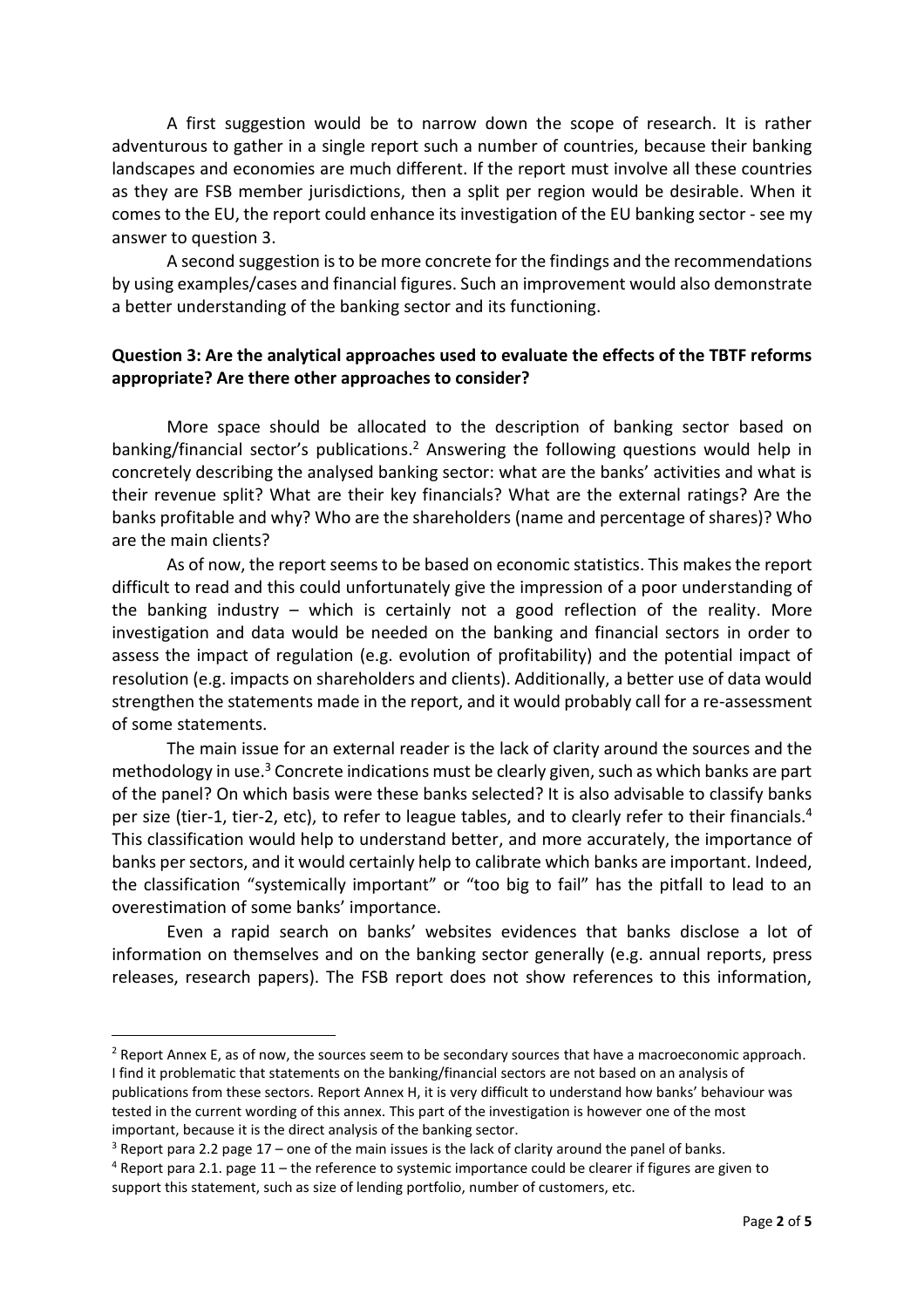which is regrettable because it does not evidence a good awareness of banking nor a consideration for banks' perspective.

As a conclusion, the macroeconomic approach – which seems to be the approach used in the existing report – is not appropriate to analyse the banking sector/business. Finance and accounting must be used instead, which means a greater attention to figures/financials, to markets' evolution and trends, and to business. If the purpose is to investigate the banking sector/business, then a different methodology should be used to understand the effects of regulation/resolution on the banking sector, and to have a greater impact/added value.

## **Question 4: Is there relevant causal evidence of the TBTF reforms that can complement the findings of the report?**

A main focus of this report seems to be advocating in favour of bail-in. Bail-in concerns banks' shareholders and creditors. Therefore, one could expect a greater analysis on the banks' shareholding structures and on the composition of creditors.

During my doctoral research, which was primarily focused on the Irish banking system, I found out that the Irish State is still a major shareholder of the Irish tier-1 banks, i.e. Allied Irish Banks and Bank of Ireland, as a result of the 2008 recapitalisation. That is to say, in such a context, a bail-in would *in fine* be equal to a bail-out. Moreover, the case of Ireland is not isolated, as other EU Governments can be found among the major shareholders of other EU banks (the other main example being the 15% shareholding of the German Federal Government in Commerzbank).

For this reason, it would be advisable to deeply investigate and identify the persons or entities who are liable to pay in case of bail-in, $<sup>5</sup>$  and to evaluate the financial impact on</sup> them.<sup>6</sup> Such an analysis would also allow to assess the potential contagion impact of a bailin.

# **Question 7: Does the report accurately describe the remaining obstacles to the resolvability of systemically important banks (SIBs)? Are there other major obstacles that should be highlighted?**

The report has primarily an economic approach. It must be recognised that European banking resolution has also a strong legal dimension, insofar as it is defined by law (the Bank Recovery and Resolution Directive - Directive 2014/59/EU at the EU level) and it can interfere with other legal fields such as property law or State Aid Law. Therefore, it is advisable that the consultation examines the legal issues around banking resolution.

Furthermore, the report could more explicitly refer to and analyse the recent resolutions conducted through the Single Resolution Mechanism, and, in particular, the cases

<sup>&</sup>lt;sup>5</sup> Shareholding structures are public, and it is therefore very easy to analyse them. Composition of creditors is not public information, therefore an advanced study on them would mean contacting the banks to obtain information.

 $6$  Report para 2.1. page 12 – such an investigation may lead to a re-assessment of shareholders' behaviours. Shareholding of banks encompasses a wide range of different entities and persons, such as employees, investment funds, and States. By knowing this variety of profiles, it would be interesting to analyse the behaviours, decisions, and interests of each profile, together with the consequences of bail-in on each of them.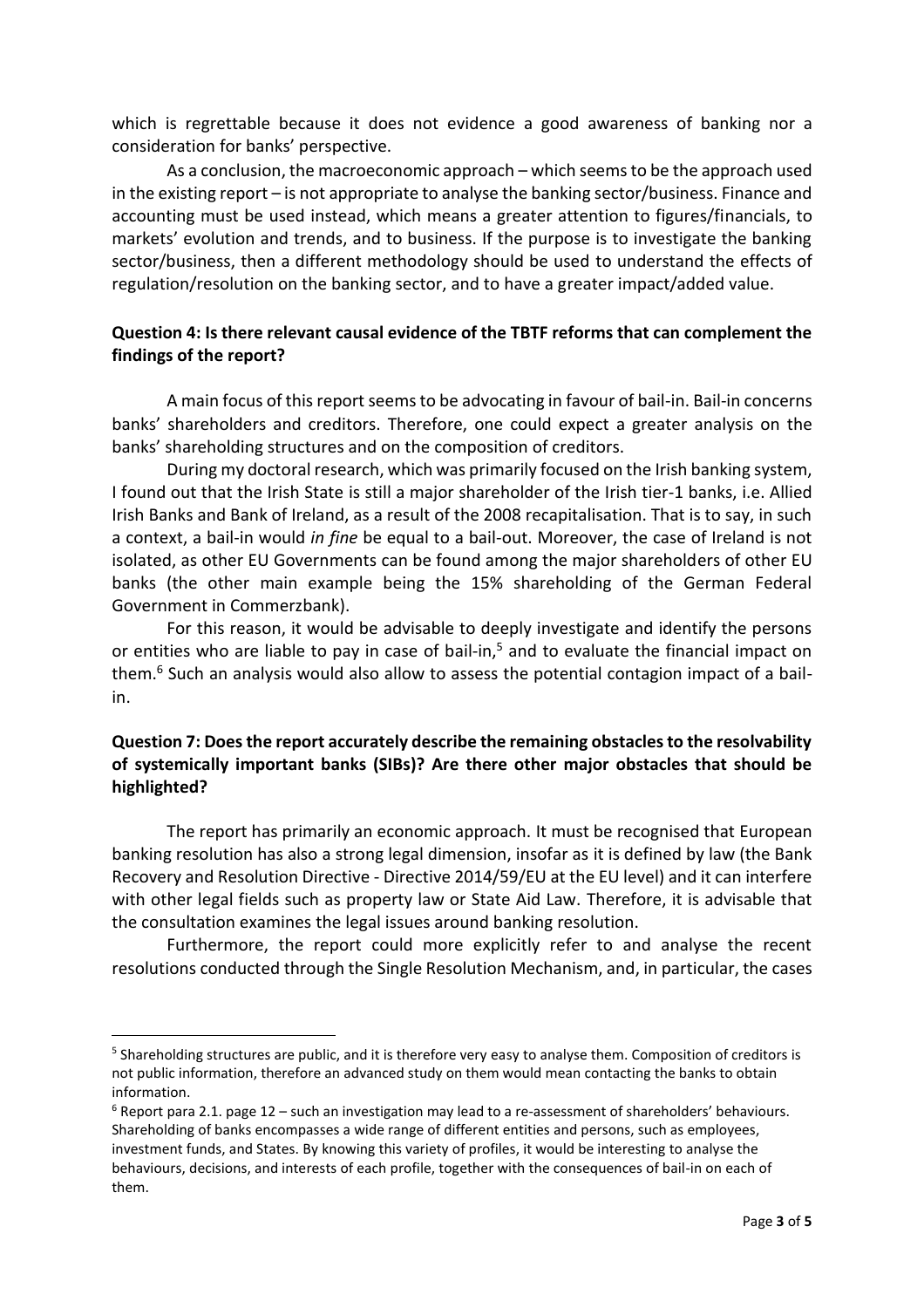in Spain and in Italy.<sup>7</sup> These cases showed that some flexibility is needed in resolution regimes (i.e. a "one fit for all" solution does not exist) to adapt resolution measures to a bank and its banking/economic landscape. These cases also evidenced that resolution tools can be used in combination or in succession, which means that a correction or an improvement remains possible, whatever the initial resolution decision was.<sup>8</sup>

As a conclusion of my PhD research, I concluded that an effective resolution regime must have the following features:

- State-backed and -driven, because banks play a critical role in the economy<sup>9</sup>
- Different tools to address different issues: recapitalisation for emergency cash, $^{10}$ work-out agency for non-performing loans,<sup>11</sup> nationalisation for full control to foster resolution, merger and acquisition for business continuity of good assets, and liquidation for the exit of non-performing businesses $^{12}$
- A sound legal basis, to be predictable and difficult to challenge
- Expensive (recapitalisation and work-out agency)<sup>13</sup> and must be legally and financially anticipated

# **Question 9: Does the report accurately describe changes in the structure and behaviour of SIBs? Are the findings about the extent to which these changes can be attributed to TBTF reforms appropriate?**

The concrete impacts of the regulation on banking sector and banking business do not seem to be clearly identified, nor investigated. As stated above, banks regularly release publications on their business, and this includes comments on the impacts of external factors (such as regulation). For example, further reports may try to answer these questions: what are the impacts on banks' profitability and if any how much is the increase/decrease? What are the impacts on pricing and if any how much is the increase/decrease? What are the impacts on client relationship? Are all the banking products impacted equally?

 $7$  Report Annex G – recent resolutions are actually listed in this annex, but more investigation would be needed on these resolutions (chronology, rationale, assessment of the resolution).

 $8$  Report para 2.1. page 14 – additionally, resolution is more than bail-in v. bail-out. Resolution authorities can use a wide panel of tools, such as a work-out agency (see for example the cases of NAMA in Ireland and SAREB in Spain during the 2008 financial crisis) or nationalisation. Therefore, resolution in the EU can be flexible and adaptable.

<sup>&</sup>lt;sup>9</sup> Report page 7, the report suggested that State support to failing banks happens in developing and immature resolution regimes. I disagree with this statement, as State intervention has proven to be beneficial to restore the banking sector in many instances. However, I acknowledge that alternatives are possible (such as an independent agency or even a private agency). If this is also the argument made in the report, then the alternatives and their consequences should be investigated (e.g. is it desirable/relevant to privatise banking resolution?).

 $10$  In 2017, the EU Commission allowed the use of precautionary recapitalisation.

 $11$  See the cases of NAMA in Ireland and of SAREB in Spain during the 2008 financial crisis.

 $12$  All these tools were used in the EU during the 2008 financial crisis. They were afterwards legally implemented by the BRRD and developed by the Single Resolution Board. In Ireland, the resolution of Anglo Irish Bank (2008-2013) necessitated the use of all these tools.

 $13$  I mean that some resolution tools are expensive, and they can be necessary for addressing some issues. Therefore, their use cannot be dismissed or avoided solely based on their cost, but their cost must instead be anticipated.